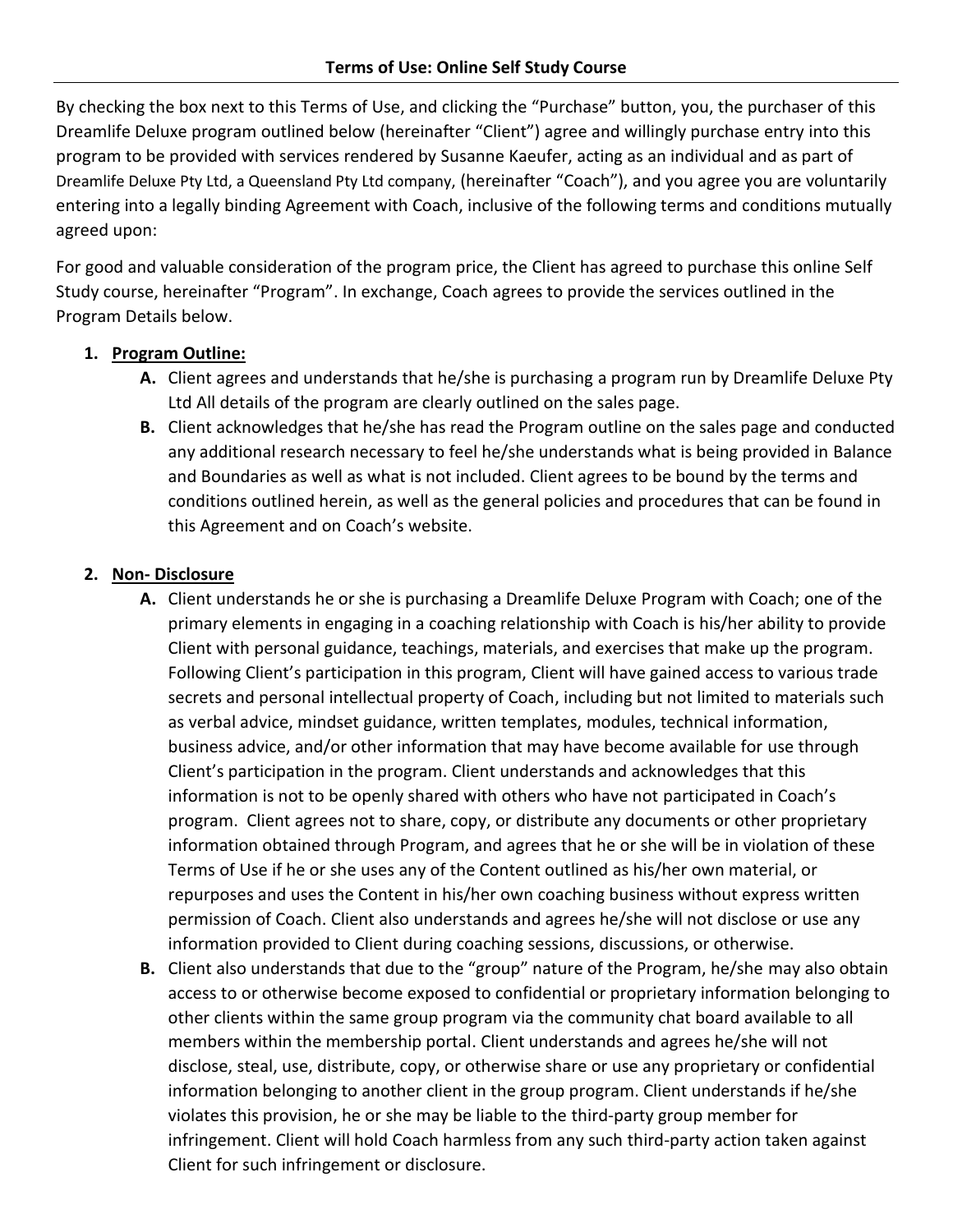**C.** In addition, Coach understands he/she will likely obtain confidential information about Client and his/her business throughout the course of the program, and hereby agrees not to use, share, or otherwise reveal this information about Client, without Client's express written consent.

## **3. Testimonials**

- A. Coach may request Client provide a testimonial to be published on Coach's website, or on various sales materials for this or another Program created by Coach. Client understands that he or she is not required to give any testimony, and understands that the choice to do so is freely up to Client. There will be no ramifications or change in relationship between Coach and Client if Client refuses testimonial.
- B. If Client accepts and provides Coach with a testimonial, Client understands the material, along with a photo of Client, will likely be published on Coach's website or otherwise. Should Client agree to provide a testimonial, Client will agree to review and sign an additional Release, confirming same, and confirming Coach's rights to use Client's testimonial. No payment or additional services will be provided in return for Testimonial, and Client understands he or she is granting Coach an unlimited, irrevocable license in perpetuity to use, publish, distribute, or repurpose any information provided to Coach as part of a Testimonial.

# **4. Payment**

- A. Client understands the cost of the program, which is payable up front, in full, unless a payment plan has been offered by Coach, or otherwise arranged between Coach and Client. Client agrees to render payment via PayPal or Credit Card. Client understands he/she is responsible for the full payment and agrees to pay the sum requested electronically, via Coach's website or a designated third-party payment processor of Coach's choosing, in full. Absent an agreement regarding a payment plan with Coach, Client must complete payment in full before becoming entitled to any products or services included within Program.
- B. If Coach has offered a payment plan, Client agrees to abide by the rules and payments as explained on Coach's sales page. Should Client fail to make timely payments, or if additional payments are not able to be processed, Client understands that the reminder of the Program may be forfeited if payment is not made within four days of the date it is due, Coach reserves the right to cancel or cease working with Client should he/she fail to make additional payments in accordance with the payment plan as agreed upon at the beginning of the Program. Should this occur, Client understands she is not entitled to a refund of funds already issues to Coach in exchange for work completed thus far, and it is up to the sole discretion of Coach whether Client is to have continued access to any materials made available to Client during the Program up until payments were missed.
- C. If Client and Coach have not agreed upon a payment plan, Client understands one is not available, and agrees to provide payment in full, upfront, in the manner(s) designated on Coach's sales page.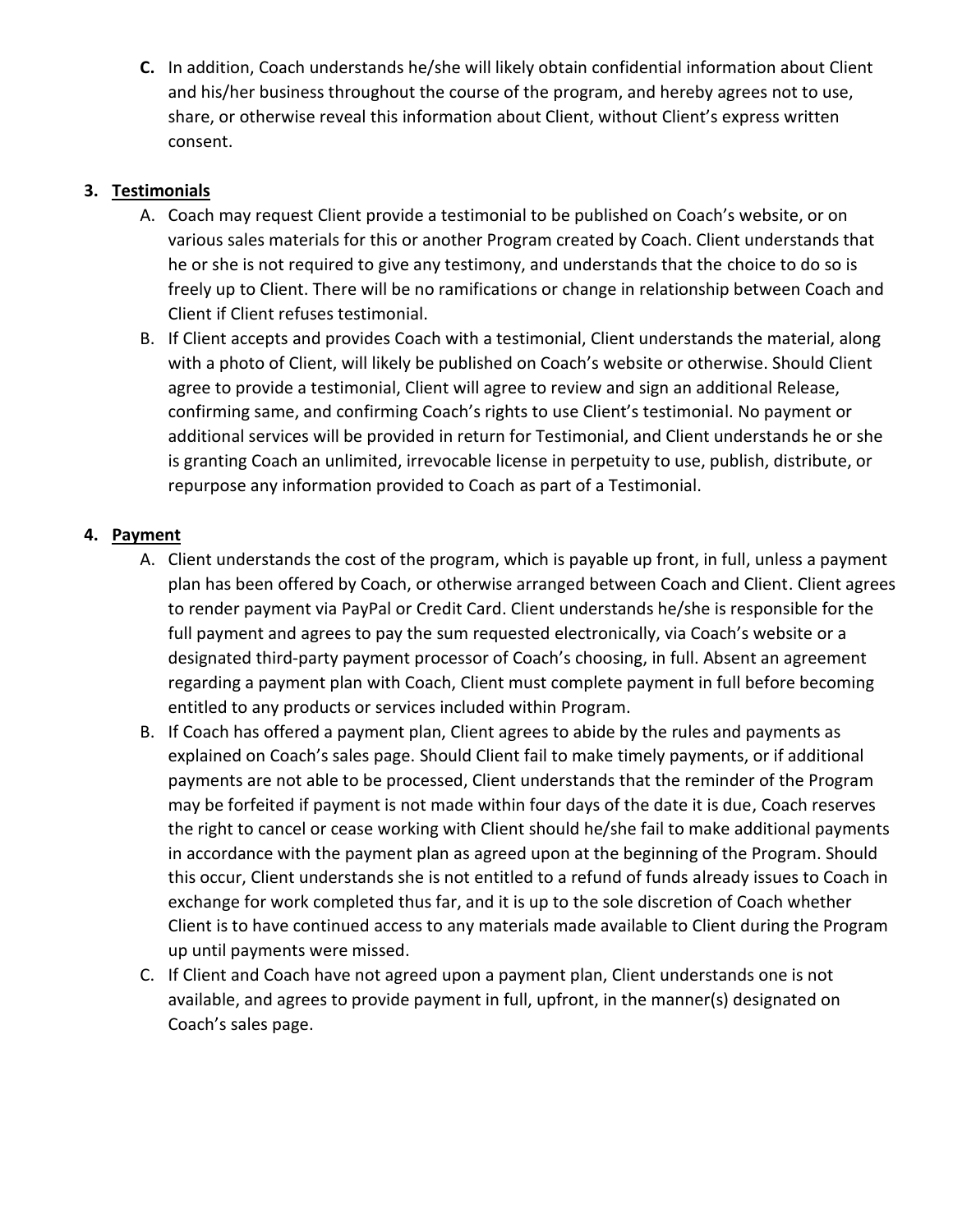### **5. Refund Policy**

A. Due to the subjective nature of the Program provided by Coach, and Coach's inability to control Client's availability, motivation, external forces, financial situation, or level of engagement in Program, Coach is not able to offer refunds once Client has purchased the program. If Coach is somehow unable to provide services as outlined on sales page, regardless of Client results, Coach or his/her team will be in touch regarding rescheduling, and/or discussing an alternative form of services, in order to fulfill obligations. If Coach is not able to reschedule, and no suitable alternative form of service is available, Client may be entitled to a partial refund, depending on the amount of work Coach and Client were able to complete. If partial services were performed, Coach and Client may come to an agreement whereby a partial refund is issued, at Coach's discretion.

## **6. Disclaimer**

- A. Client understands that he or she must actively participate in the full Program in order to see results. While many of Coach's past and current clients have experienced wonderful benefits from the Program, and Coach and his/her team will act in their full capacity to ensure your success and happiness in the Program, Coach cannot guarantee results of the Program, and cannot make any representations or guarantees regarding individual results. Client will hold Coach and Program harmless if he or she does not experience the desired results.
- B. Client understands that all services provided by Coach in connection with the Program being purchased are provided on an "as is" basis, meaning it is without any guarantees, representations, or warranties, including but not limited to warranties relating to quality, noninfringement, fitness for a particular purpose, merchantability, or expectation or course of performance. Client is choosing to purchase this Program and work with Coach on a purely voluntary basis and does not hold Coach or Program responsible should Client become dissatisfied with any portion of the Program.
- C. Client agrees that he/she does not have a cause of action, legal remedy, and is not entitled to a refund should he/she not achieve the results desired following completion of the program, as long as Coach delivers the Program as described in Paragraph 1 above, or similar substitutes, upon additional agreement by Coach and Client.
- D. Client also understands Coach is not a doctor, nurse, lawyer, financial adviser, psychic, licensed therapist, or otherwise, and agrees to hold Coach harmless should any physical, emotional, or financial injury occur as a direct or indirect result of the Program. The content provided by Coach on his/her website and within the Program is comprised of information that has worked for Coach and other clients, and may or may not be useful to Client in his/her personal business or life. Client understands Coach cannot guarantee results from this Program, and has no expectation of a specific result that he or she holds Coach responsible for.

### **7. Intellectual Property**

A. Client agrees and understands that Coach has created numerous original, creative works in connection with the Program, and agrees that Coach maintains all copyrights and other intellectual property rights in all original or derivative content associated with or included in the Program, whether created prior to working with Client or specifically for Client, including but not limited to: documents, charts, emails, graphs, products, systems, processes, handouts, worksheets, copy for website or sales pages, and any other original work created by Coach.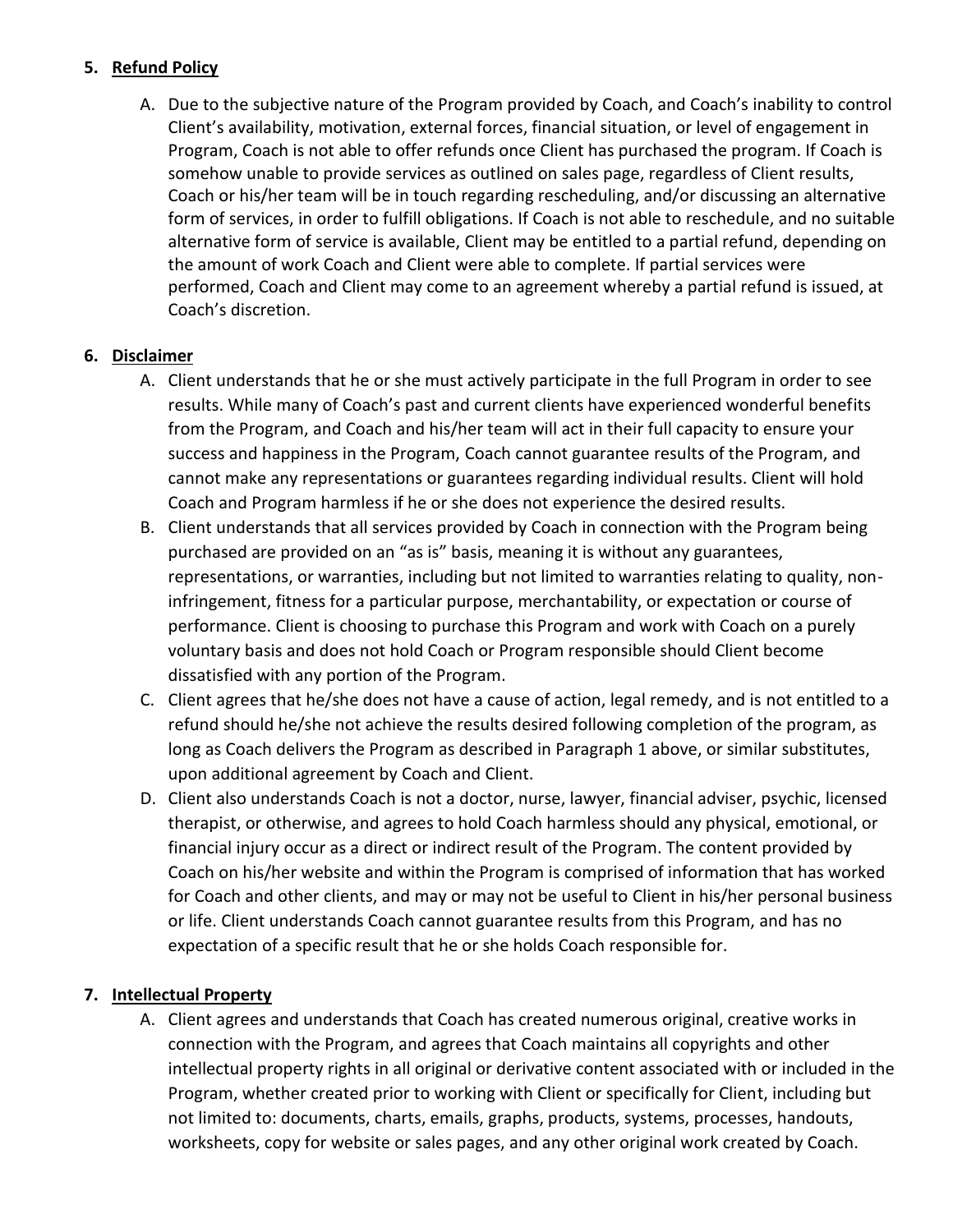Client agrees she may be granted a limited right to use selected materials in the course of his or her own business, but understands that the original proprietary rights remain with Coach. Nothing in this Agreement shall constitute a transfer of ownership of any Intellectual Property from Coach to Client, nor grant any license to use the information, other than that which is expressly provided throughout the course of the Program.

- B. Client agrees and understands he/she is not to copy, repost, alter, publish, sell, assist others in selling, manipulate, distribute, or in any way exploit any of the content or intellectual property provided by Coach or obtained through working with Coach, without Coach's express written consent. If such behavior is discovered or suspected, Coach reserves the right to immediately end Client's participation in the Program without refund, as well as access to any program or materials Client may have purchased, without refund, and reserve the right to prosecute any actionable infringement or misuse to the full extent of the law.
- C. **Licensee Rights: Coach's Limited License to Client:** Client understands that in purchasing the Program, she/he is gaining access to view all content and information available as part of the Program, as well as any additional information or content shared with him/her by Coach as she sees fit. Client understands this means he/she will have been granted a limited, revocable, nontransferrable license to read and use the information provided for use in his/her business and life, as instructed or allowed by Coach. As a "Licensee," Client understands and agrees that Client will not:
	- i. Copy, edit, distribute, duplicate or steal any information or any Content obtained through Program without written permission by Coach;
	- ii. Post, distribute, copy, steal or otherwise use any portion of the Program or its content, or information obtained via other members in the group Program without written permission by Coach, and understand that any such use may constitute infringement, which may give rise to a cause of action against Client.
	- iii. Claim any content created by Coach as part of the Program or otherwise given to Client is his/her own, meaning he/she cannot claim any content created by Coach was Client's work, and use in his/her business as his/her own.
	- iv. Share purchased materials, information, content with others who have not purchased them.
	- v. Client further acknowledges and understands that any such actions including but not limited to those outlined above will likely constitutes infringement and/or theft of our work, and a violation of this Agreement and Australian Federal laws.

### **8. Indemnification**

A. Client agrees at all times to defend, fully indemnify and hold Coach and any affiliates, agents, team members or other party associated with Coach harmless from any causes of action, injury, illness, misunderstanding, damages, losses, costs, expenses incurred as a result of Client's use of Program, as well as any third-party claims of any kind (including attorney's fees) arising from his/her actions as a direct or indirect result of Client's participation in Program. Should Coach be required to defend herself in any action directly or indirectly involving Client, or an action where we decide Client's participation or assistance would benefit Coach's defense, Client agrees to participate and provide any evidence, documents, testimony, or other information deemed useful by Coach, free of charge.